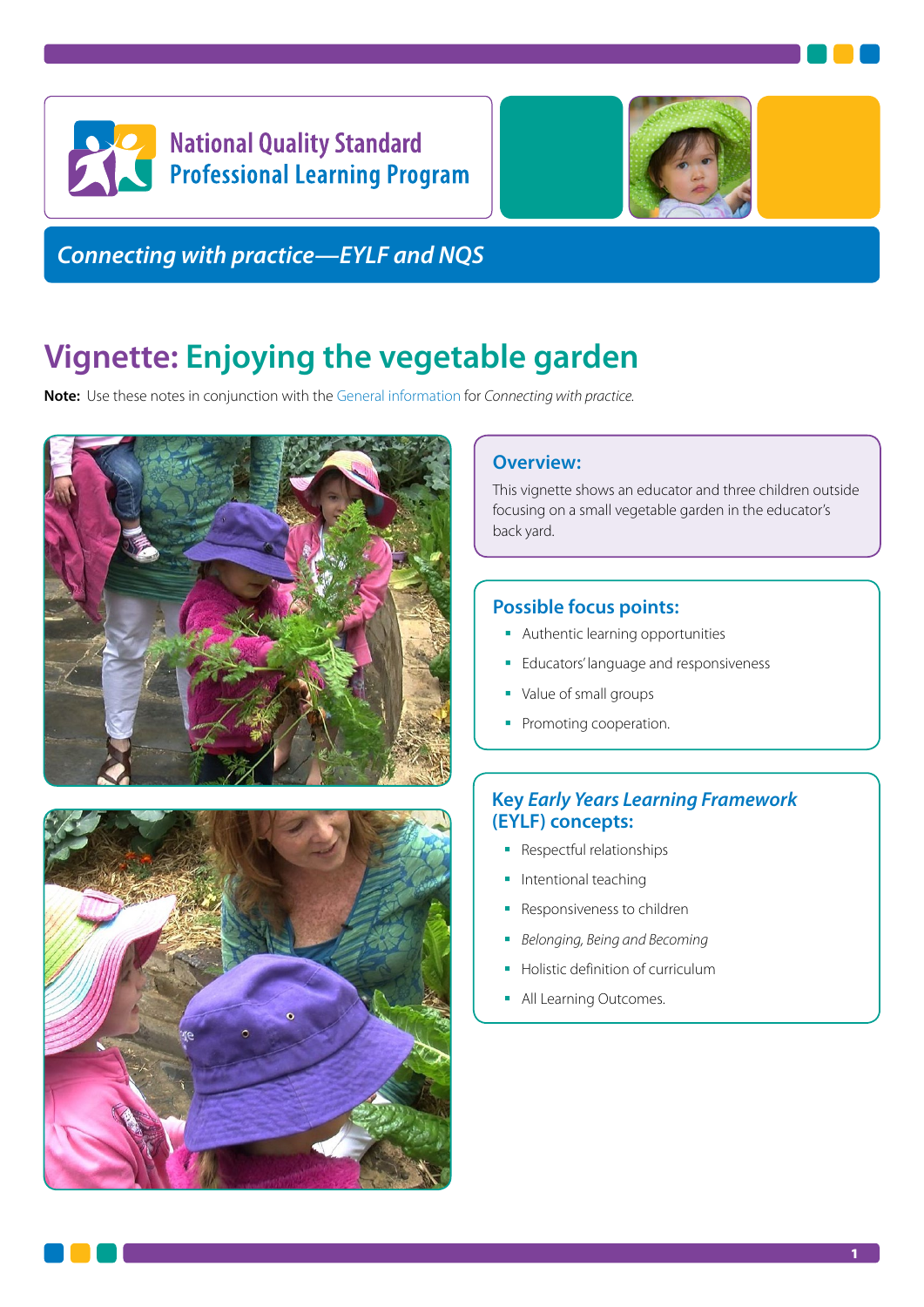## **Key links to the** *National Quality Standard*  **(NQS):**

#### **Quality Area 1: Educational program and practice**

**Element 1.1.1:** Curriculum decision-making contributes to each child's learning and development outcomes in relation to their identity, connection with community, wellbeing, confidence as learners and effectiveness as communicators.

**Element 1.1.3:** All aspects of the program, including routines, are organised in ways that maximise opportunities for each child's learning.

**Element 1.1.2:** Each child's current knowledge, strengths, ideas, culture, abilities and interests are the foundation of the program.

**Element 1.2.3:** Each child's agency is promoted, enabling them to make choices and decisions that influence events and their world.

#### **Quality Area 3: Physical environment**

**Element 3.1.1:** Outdoor and indoor spaces, buildings, fixtures and fittings are suitable for their purpose, including supporting the access of every child.

**Standard 3.2:** The service environment is inclusive, promotes competence and supports exploration and play-based learning.

**Element 3.2.3:** The service cares for the environment and supports children to become environmentally responsible.

#### **Quality Area 5: Relationships with children**

**Element 5.1.1:** Responsive and meaningful interactions build trusting relationships which engage and support each child to feel secure, confident and included. **Standard 5.2:** Each child is supported to build and maintain sensitive and responsive relationships.

## **First viewing: What did you notice?**

Ask participants to watch and listen to the vignette. After viewing it, ask some general questions to start the discussion:

- *What did you notice?*
- *What were the children doing?*
- *What was the educator doing?*
- *What did you notice about the setting and the experience itself?*

Participants are likely to notice different things—some may focus on the children, some on the educator, some on the small group of children and some on the setting or experience itself. This itself is interesting, as in our work we pay attention to different things. If there are different perspectives on what was happening, highlight that there are always different ways of seeing the same practice or event. Each perspective enriches what we can learn from the vianette.